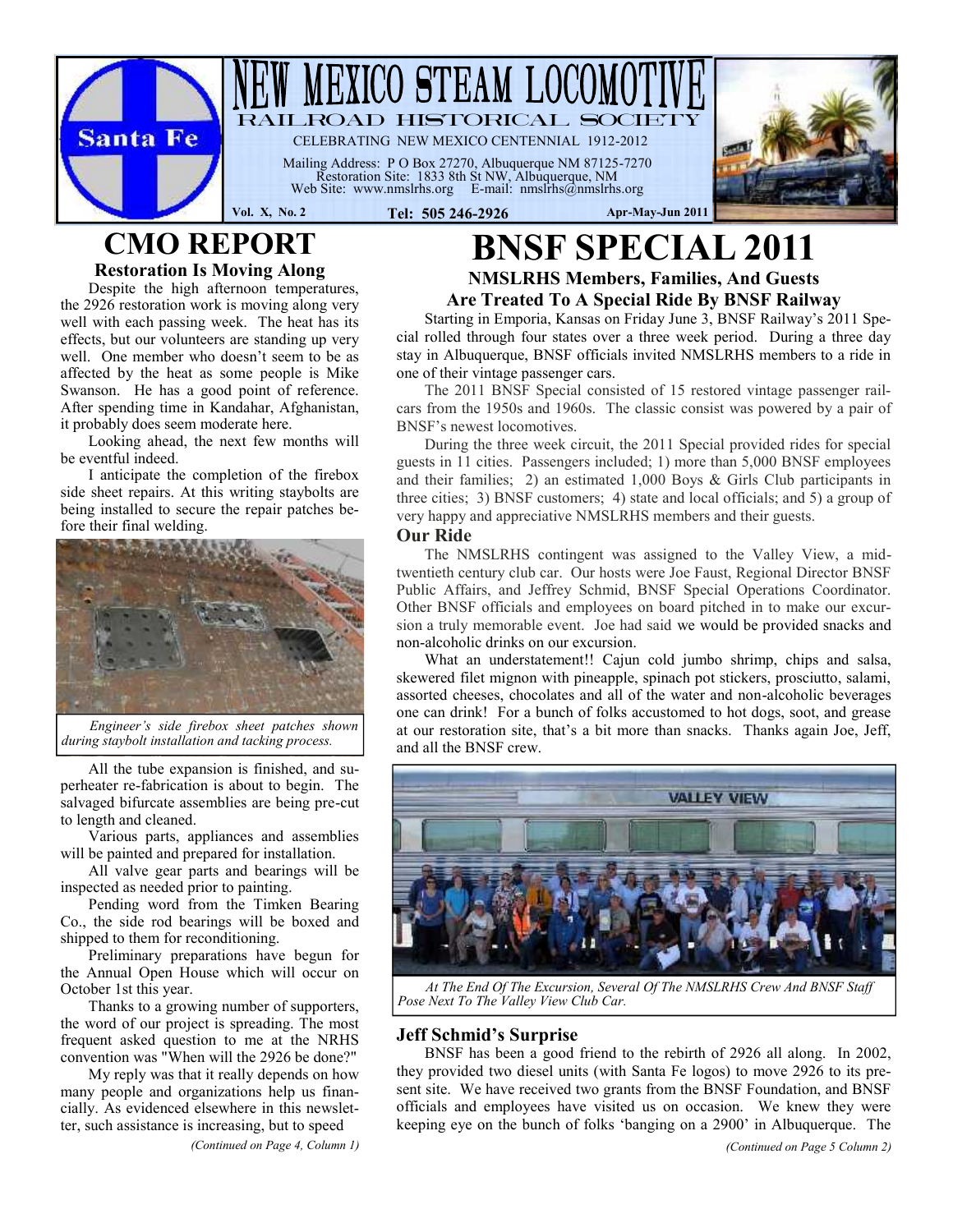This newsletter is published quarterly by the New Mexico Steam Locomotive & Railroad Historical

| Society, a New Mexico Non-Profit Corporation. |  |
|-----------------------------------------------|--|
| President — Michael F. Hartshorne             |  |
|                                               |  |
| Gail Kirby<br>$S$ ecretary —                  |  |
|                                               |  |
|                                               |  |
| Newsletter Editor — Doyle Caton               |  |
|                                               |  |
| MAIL ADDRESS: NMSLRHS                         |  |
| P. O. BOX 27270                               |  |
| Albuquerque, NM 87125-7270                    |  |
| Tel: (505) 246-2926 Web: www.nmslrhs.org      |  |

### **ANNUAL BOARD ELECTION**

Pursuant to Articles V and VI of the By Laws of the NMSLRHS held its annual meeting Saturday July 9. Board of Directors election results were duly approved and recorded.

This year, positions held by Mike Hartshorne, Ernie Robart, and Clem Harris were up for a vote. Both Hartshorne and Robart sought reelection, while Harris chose not to run.

Both of the incumbents were reelected, and Andy Rutkewic was elected to the position vacated by Clem Harris.

After the meeting and certification of the election, the Board met to choose officers for the next year. There were no changes. Mike Hartshorne remains President, Ernie Robart as Treasurer, and Gail Kirby as Secretary

## **TIMKEN BEARINGS Bearing Specialist Checks 2926 Bearings**

\* \* \* \*

In 1930 ALCO built Timken 1111, the first locomotive with all sealed roller bearings. All previous locomotives had either friction bearings or a combination of friction and roller. Number 1111, also called Timken Four Aces, was Timken's way of proving the superiority of roller bearings. To demonstrate their point in all types of railroad work from heavy freight to fast passenger service, Timken chose the relatively new 4-8-4 configuration.

The Four Aces first run was a freight haul on the New York Central Railroad. After that, it was used by 13 other major railroads. To demonstrate the low friction of roller bearings, Timken often arranged demonstrations with as few as three people pulling the locomotive.

In early 1933, the locomotive was purchased by the Northern Pacific Railroad. It was renumbered NP 2626 and used for 23 years, retiring in August 1957. Unfortunately as Timken considered repurchasing the locomotive, it was scrapped. However, Timken had proved their point. ROLLER BEARINGS WORK!!!

With Timken's Four Aces showing the way, the railroads followed, and friction bearings were replaced throughout the industry.

## **NATIONAL RAILROAD HISTORICAL SOCIETY ANNUAL CONVENTION, TACOMA WASHINGTON**

*In June, Rick and Gail Kirby, along with a couple of family members attended the National Railroad Historical Society Convention in Tacoma, WA. This year, in addition to receiving the news that NMSLRHS would receive a grant to help with 2926 cab restoration, there were a number of interesting activities, including excursions behind SP 4449.*

*The week of events was not without a few bumps. Here is Rick's summary of the trip.—Editor*



*SP 4449 Under Steam And Ready To Roll for the 2011 NRHS Convention crowd.*

## **NRHS 2011 IN THE PACIFIC NORTHWEST**

We always enjoy the annual NRHS conventions, and this one was no exception, especially the good news that NMSLRHS was getting a NRHS grant to pursue the woodwork restoration on 2926.

There were a couple of unfortunate things this year. Gail began feeling so bad Saturday evening we had to turn in our Sunday tickets for the 4449 return trip back to Portland.

Second, our travel companions ran into a problem. We normally attend these conventions with our brother-in-law from Birmingham, AL. He's also a Lifetime Member of NMSLRHS as of this year. Whenever possible he rides Amtrak to the host city and looks forward to that ride every year. This year, he had our great niece along for the ride.

When their westbound train arrived in Chicago they were informed the connecting train to Denver/Sacramento had been cancelled due to flooding. They quickly contacted my niece in Birmingham who set up their travel. She had to scramble to find airline tickets and lodging for them.

They flew to Sacramento where they met the Amtrak Coast Starlight to Vancouver. Toward the end of the week the eastbound Empire Builder was also cancelled due to flooding. That required two more airline tickets home via New Orleans. A long day for someone who doesn't care to fly.

- We arrived in Tacoma Monday afternoon, June 20th, and settled into our room at the convention's Hotel Murano.
- Tuesday morning we were bused to the Tacoma Amtrak Station to catch the Cascades south to Vancouver. After an hour the SP 4449 arrived to return us to Tacoma. The first of three planned trips behind the 4449.
- Wednesday we were taken by bus to the Northwest Railroad Museum in Snoqualmie where several wooden passenger cars are being restored. We were provided a barbeque lunch in their newly erected shop.
- Thursday we left Tacoma by diesel powered train to a rendezvous with a passenger train pulled by a logging steam engine.
- Friday consisted of NRHS business meetings throughout the day. I attended the BoD meeting that morning. Among many topics discussed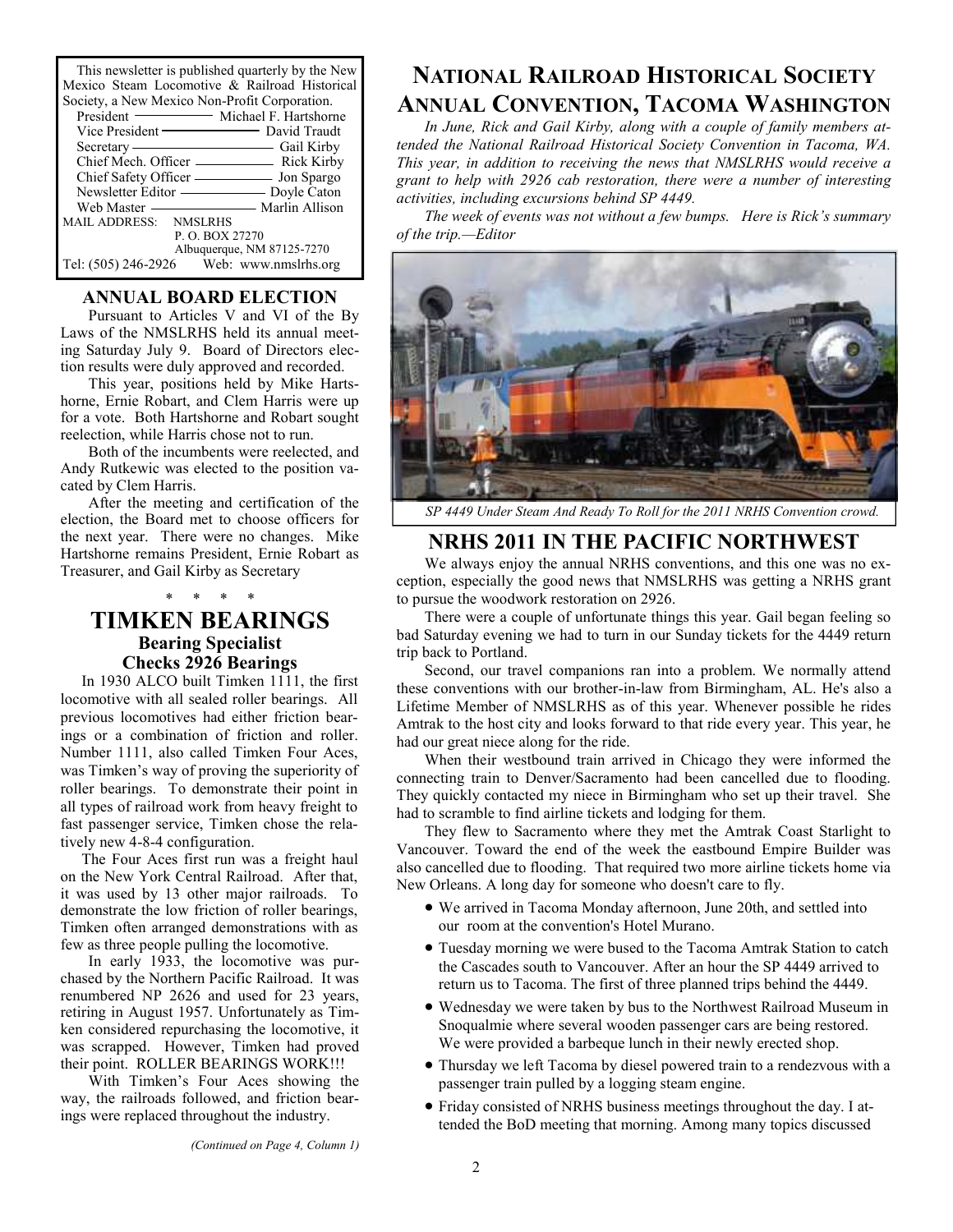was the announcement of the annual grant recipients of which we were fortunate to be awarded one for \$2900. This is intended to purchase materials for the engine cab restoration.

• Saturday another trip behind 4449 was on tap. It was about 180 miles round trip up through Stampede Pass. Once there, the engine was serviced and provided run-by's for all the rail fans. Lunch was served on the train. Great mountain scenery was had at every turn.

### **Wooden Car Restoration in Snoqualmie**

In addition to the steam rides, a high point of the annual affair was a visit to the wooden car restoration facility in Snoqualmie. A tour of the facility provides a great educational opportunity for anyone involved in the resurrection of historical artifacts. See more pictures at our website www.NMSLRHS.org.





*An Interior View Of A Wooden Car Under Restoration.*

*A beautifully restored wooden car ready for service.*

### **Logging Train Ride**

One interesting event was a 'ride in the rain' excursion behind the only operating Willamette geared locomotive. The Willamette is a modified version of the Shay, built by the Willamette Iron and Steel works after the original Shay patents expired.



*These passengers may have been a bit wet, but their enthusiasm for the scenic ride were not dampened., as theyrolled through spectacular scenery.*



*A side view of a Willamette geared locomotive. (File Photo)*

### **SAFETY OFFICER'S REPORT Update On Confined Space Safety And Heat**

We are making steady progress towards completion of our Permit Required Confined Space Entry process. We now have in hand an M40 Gas Monitor. We also have some of the calibration equipment necessary to calibrate the M40 every two months. We are waiting on one last canister of test gas that should arrive soon.

Safety Officer John Cekala will be conducting short training sessions on how to use the M40. Initially, all members who took the confined space rescue training plus the welders who will be working in the fire box must take this training. Members who are authorized to issue confined space permits should also take the training. (See next paragraph.)

The first step for confined space entry will be to obtain a permit. These can be found in the "Confined Space" binder in the WHQ. When the permit checklist has been completed, it must be signed off on by an authorized person. The current list of authorized persons is John Cekala, Dave Anglen, Jon Spargo, Bill McSweeney, Rick Kirby and Bob DeGroft. No one else may issue a permit. Permits are valid only for the date and time specified on the permit and may not be reused.

To carry out confined space entry, once the permit has been granted, the following conditions must be strictly adhered to. In addition to members who will make the entry (minimum of two), there must be an attendant and a minimum of 4 trained confined space rescue members on site at all times during the entry.

If, during the course of work in the confined space, the number of trained rescue personnel becomes less than 4, work will stop and personnel will exit the confined space. NO EXCEPTIONS!

The attendant will monitor the progress of the confined space entry. The attendant must maintain a log of the confined space activities. Copies of the logs can also be found in the Confined Space binder in the WHQ. After an initial set of readings taken with the M40 gas monitor, the monitor will be taken into the confined space by one of the members making entry. Every half hour thereafter, the attendant will get the attention of the workers in the confined space. He will ask that a reading be taken and will record the number on the log.

This welding operation is a critical task. We do not want to interrupt it. Therefore, we could still use a few more members to step up and take the confined space rescue training. This will insure that there will always be enough rescue people on site so that the welding operation can continue without interruption.

See Cekala to sign up for the training..

Finally, we continue to experience high temperatures at the work site during regular work sessions. We want you to remember how important it is to drink lots of water and take frequent short breaks in the shade to cool off.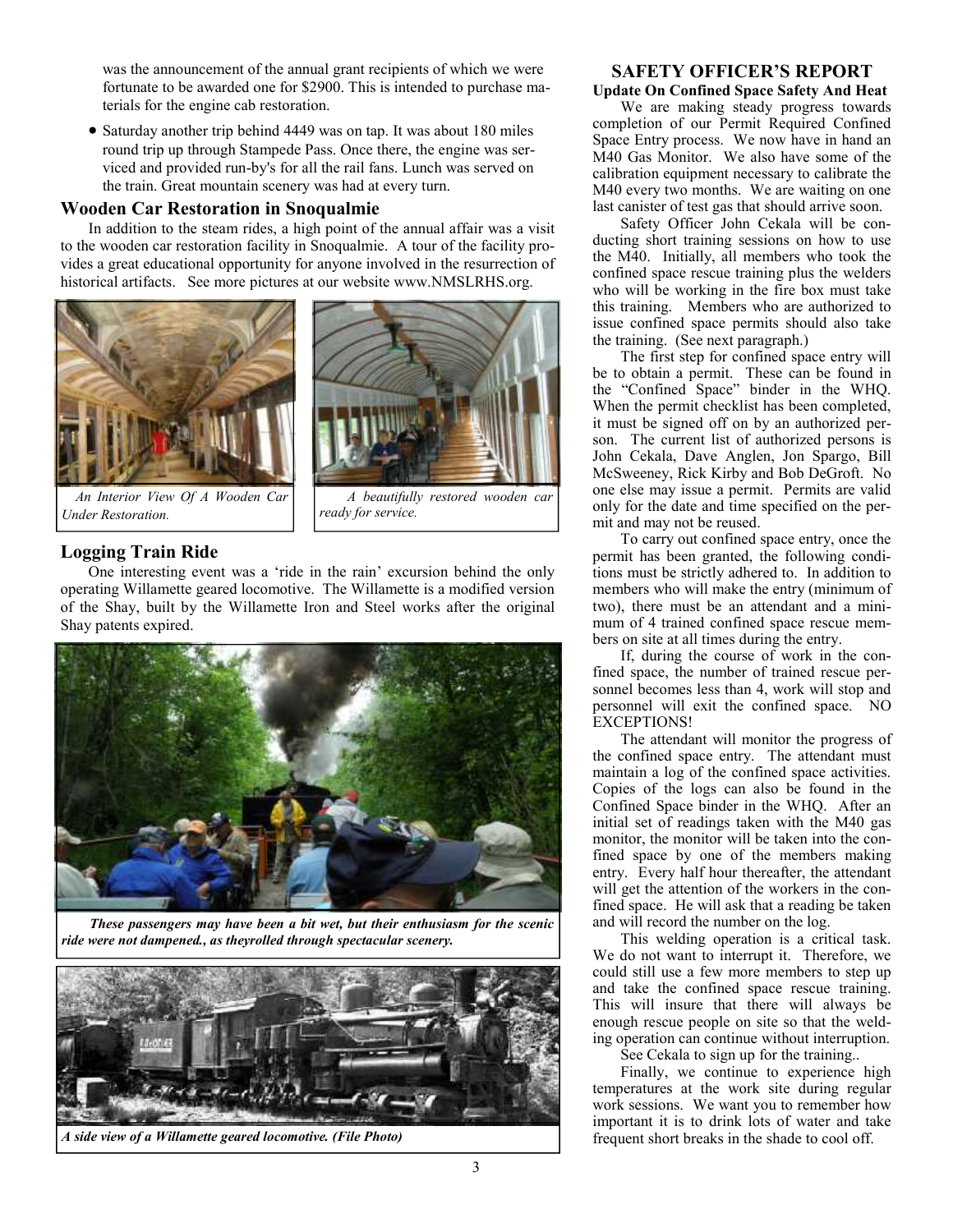#### *(CMO Continued from Page 1)*

up the process, and keep everything on track, we still need your support.

The more support we receive the sooner the 2926 restoration will be finished. In this newsletter, you will see mention of several different types of support we have received during recent months.

If you are not yet a member of NMSLRHS consider joining our ranks and lending your support. At this point any level of additional support will help speed up the process of restoring an important piece of rail history.

Check our article on the National Railroad Historical Society Convention. Just think wouldn't it would be great to see the 2926 pulling a NRHS Convention train in the future?

**\* \* \***

#### *(Timkin, Continued from Page 2)*

Representing the pinnacle of high speed steam, 2926 obviously moved on roller bearings—and yes, they are Timken. These are BIG BEARINGS, and a very critical part of the restoration. Thus, we contacted Timken.

Timken's response included a lot of long distance advice and a recent visit from Dave Aungst, a Timken service representative from Dallas. Dave's assessment was that the bearings are in surprisingly good shape, and Timken can refurbish them.



*Timken service representative Dave Aungst takes a look at one of the 2926 roller bearings.*

Timken wants all the bearing assemblies at once to facilitate tooling up for the work. Several of our members are busily removing the remaining bearings, and others are organizing the assemblies and building shipping containers for them. Watch for a followup report on our web site and in the next newsletter.



## **BANGING ON A 2900** *FEATURING— CHUCK MANGOLD BY MIKE HARTSHORNE*

*Kirtland Air Force Base and our national laboratories have long been a major local source of talent for the restoration of AT&SF 2926. That is certainly true in the case of Charles "Chuck" E. Mangold. Equally at home 'getting dirty' banging on 2926 or pursuing NMSLRHS interests while stuck at distant USAF accommodations in pursuit of military duties, Chuck is always busy helping bring our "War Baby" back to life.*

*He has proven especially adept at writing proposals seeking financial support for NMSLRHS. In addition to achieving such support, he can be credited with developing a closer friendship with BNSF Railway Company.*

*Mike was lucky to get a bit of Chuck's time to document the globetrotting career of a native of the area where 2926 once operated.—Editor*



*AT&SF 2926 isn't the only 'War Baby' in Chuck's world. Here he poses with a B-17 Flying Fortress, another restored and operating relic of the WWII era.*

\* \* \* \*

For Chuck Mangold, the slogan "Join the Navy and See the World" is incomplete. It should also mention the Air Force.

Charles was born in 1966 in Stillwater, Oklahoma, the third child of four, and the only son of an OSU astrophysics graduate student. When he was less than a year old the family moved to Boulder, Colorado where his dad completed a PhD in astrophysics and went to work for the government.



*Chuck's interest in large steam equipment began early. At left he is pictured as a 4 year-old with a toy steam shovel. A few years later, he is seen visiting a considerably larger steam driven machine at the Colorado Rail Museum.*



Dad's astrophysics thesis experiment flew on a U2 and he got work with NASA on the Skylab project. Bouncing around the Denver area, Charles attended elementary school. In second grade the little league football team had their first names on the uniforms, but the coach ran out of "L" letters for Charles, so he put "CHUCK" on the jersey instead. That was the start of a nickname that has lasted 35+ years.

Summers saw young Chuck visiting his maternal grandfather in Parson, Kansas where the WWII veteran was an accountant for the Missouri-Kansas- Texas Railroad; (the MKT or "the KATY"). Railyards made for great entertainment and fun rides back and forth with granddad's switching crew friends.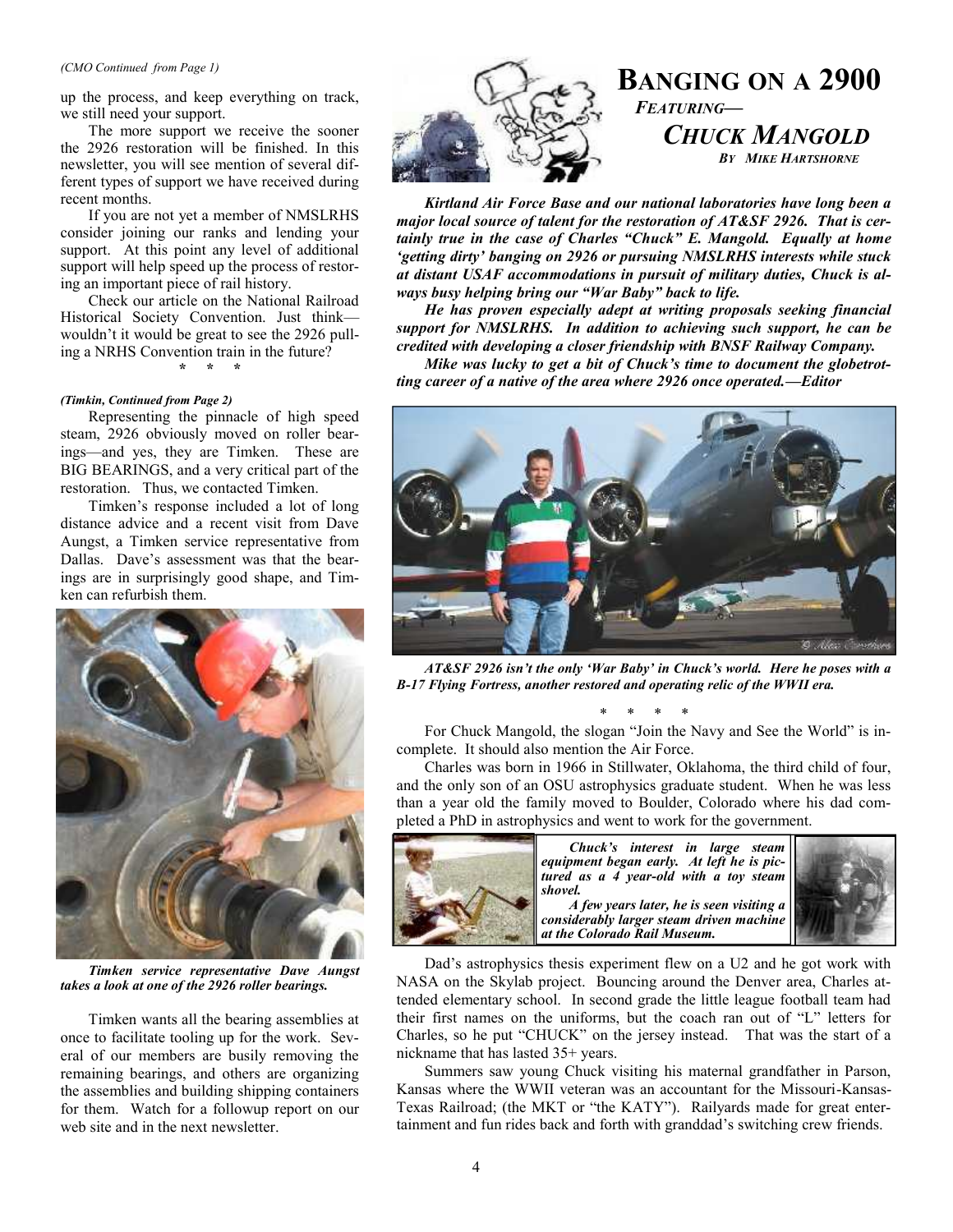I guess it could be said that Chuck comes from a railroading family! A family tradition that seems to be carrying on to his two young daughters.



In 1978 the family moved to the Washington, DC area living in Reston, Virginia, where Chuck did  $6<sup>th</sup>$  through  $8<sup>th</sup>$  grade. The family was back in Colorado Springs by 1981, and Chuck graduated from high school in 1985. He spent a year at Western State College in Gunnison where he picked up his EMT training (and did a lot of skiing), but then transferred to Colorado State University to pursue a Sports Medicine degree. He was in Air Force ROTC and worked nights as an armed campus cop; keeping order in the dorms. Law enforcement appealed to him.

Also at Colorado State, his rail interest was renewed. For three college years, he found summer work on the Pike's Peak Cog Railway on the section crew that maintained track up to the 14,110 foot summit. Early each season it was a challenge to keep the snow cleared to the top. With dynamite, a plow on a flatbed car, a rotary snowplow, and shovels they kept the route to the top open. As weather warmed, came rail repair and maintenance. Three man teams had quotas of 20 ties to replace each day (by hand). They rode a work train up and back to the job site.

Chuck got an Air Force commission in Dec, 1990, but wasn't brought on to active duty until Nov, 1991. He spent the majority of those 11 months as a Fire Fighter with the National Parks Service, station at Mount Rainier National Park. Having what he called "the best summer of my life", Chuck spent his time hiking, participating in search and rescue missions, driving the Parks ambulance, and even fighting a few small fires on the 14,410' mountain.

With the collapse of the Soviet Union in the late 1980s and the US military "right sizing", a lot of ROTC students were released from their obligations. About 80% of the graduates did not go on to the Air Force. Chuck did go active Air Force, but as a non-flying Second Lieutenant with the Air Force Security Police.

After training in San Antonio Chuck wound up doing police work at Seymour Johnson AFB in Goldsboro, North Carolina. His squadron had three officers (guess who was junior) and 175 enlisted Security Police. They pulled security on a base transitioning from F4s to F-15Es, and had 20 KC-10 tankers. Chuck got his first trip overseas to Cairo where his detachment pulled guard on tankers flying in support of Egyptian Air Force exercises. Later he took a detachment to Columbia from August 1993 to January 1994 to secure a radar site manned by waves of two week rotation guardsmen and reservists who watched for low flying drug runners. The two-week crews came and went on C-130s, which introduced Chuck to the roles and missions of Tactical Airlift.

Back from South America in Jan 1994, Chuck spent four weeks at the Air Force Academy in a prep course before pilot training. On a blind date he met Kris, an elementary school teacher from Fond du Lac, Wisconsin, who was teaching in

### *Continued Page 6, Column 2*

#### *(BNSF Special Continued from Page 1)*

excursion ride on the Valley View was a treat, but there was one more thing—Jeff had a surprise gift for AT&SF 2926.

As we rolled back into Albuquerque, Jeff revealed his surprise. It was the speed recorder from BNSF F3 unit # 19.



*Jeff removes the cover from BNSF's surprise gift. He presented the speed recorder to CMO Rick Kirby. Rick gave it a tour from end to end of the club car.*



*The guys who put together our memorable rail experience. Joe Faust, BNSF Director of Public Affairs, Rick Kirby, Jeff Schmid, and Bob DeGroft.*

All in all, it has been a good year for our relationship with the company that owns the rail lines once frequented by 2926 and her high speed sisters. We hope that friendship continues. Maybe someday, **AT&SF 2926, as** the world's *largest operating high speed steam passenger locomotive,* can return to those rail lines to pull the BNSF Special.

5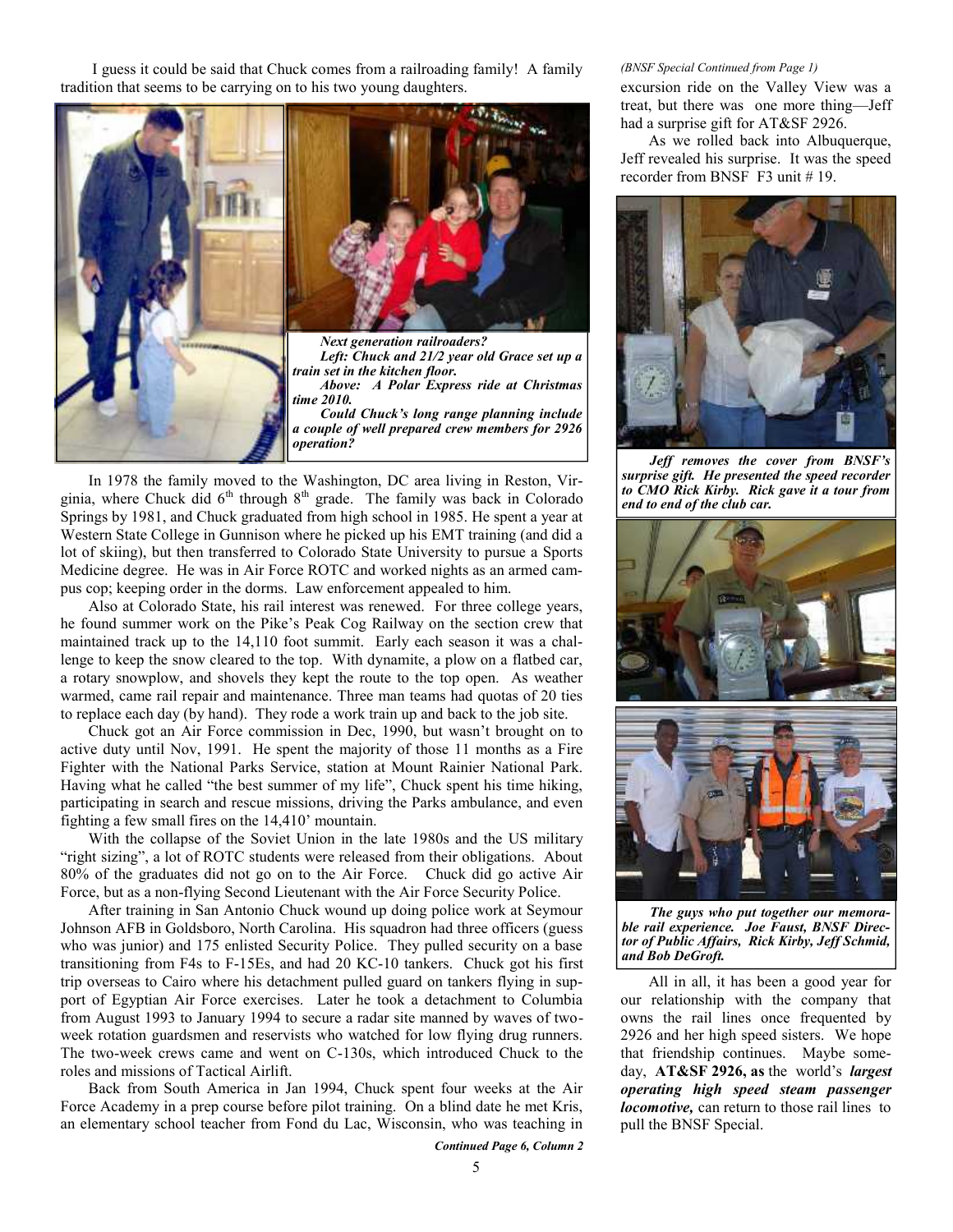## **NMSLRHS Awarded Grant For 2926 Woodwork**

The National Railway Historical Society (NRHS) announced on June 30 that NMSLRHS has been awarded a grant of \$2900.00 for the purchase and installation of woodwork in the cab of 2926

Thirty five requests by various non-profits resulted in fourteen grants. The announcement was made at the annual NRHS meeting in Washington State last month with our CMO Rick Kirby in attendance. Stephen L. Wasby, Director, Heritage Grants Program made the award announcements. Selections were based on merit of the project. The requests were screened by an eight member review board and approved by NRHS President Gregory Malloy.

We requested a grant to be used for acquisition of materials to replace the original cab and firing deck woodwork that was all but trashed by years of neglect and vandalism. Samples of the original wood have been saved and pictures taken of cabs of other remaining ATSF 2900's in order to make a faithful restoration.

We thank the people of NRHS and appreciate this award, particularly in these tough economic times. It tells us that folks all over the country are convinced that our project will succeed. This is the second grant award received this year, the first being a \$5,000.00 award from BNSF Railway.

Work will begin on the cab project as soon as the funds are received. Keep track of our progress on our website, NMSLRHS.org.

\* \* \* \*

### **COMING ATTRACTION New Mexico Centennial Project**

There will be more about the New Mexico Centennial project as the state's Centennial celebration approaches. But here is a 'heads up' for that coming attraction.

NMSLRHS is developing a series of Interpretative Pictorial Panels demonstrating the role of railroads in the growth and development of the State of New Mexico. The 3' X 4' panels will be available for display at various locations around the state during the Centennial.

As the panels are completed, they can be viewed at the AT&SF 2926 restoration site, 1833 8th St. NW. Visitors are welcome to drop by the site for a hard hat tour between the hours of 9:00 AM and 3:00 PM on Wednesdays and Saturdays.

Two of the panels depict the growth of the railroads and their effect on the population

**(Continued on Page 8, Column 2)**

#### (*Continued from page 5)*

Colorado Springs. The hook was set but Chuck was a moving target. They would continue dating for the next 4 years.

In April of 1994 Chuck started flight school at Vance AFB in Enid, Oklahoma flying the T-37 Tweet. Most graduates from that course would go on to T-38 Talon training, but



*Columbian AF pilot standing next to OV-10 with Teniente Chuck in cockpit, during drug interdiction mission while he was an AF cop.*

a new program for those destined to fly C-130s was opening and Chuck volunteered for the T-44 Pegasus twin engine training course at the Naval Air Station in Corpus Christi, Texas. Flying and studying dominated each day. Success was a lead in to further training on the C-130 training in Little Rock AFB, Arkansas.

Chuck's first operational assignment was as a C-130 copilot "trash hauling" around the far western Pacific. He flew missions to places like Cambodia, Laos, and Viet Nam (repatriating servicemen's remains from the RVN conflict) as well as Korea, Guam and Australia.

After two years in the Pacific he was sent to Albuquerque to learn the MC-



*Newlyweds on a balloon ride while assigned to RAF Mildenhall, England. No steam, no prop noise, just a nice quiet ride.*

130P. His new job would be flying as an airborne gas station for Special Ops. At the end of the course he took a few days off to marry Kris, and was subsequently assigned to RAF Mildenhall, England.

Kris got a job teaching at the on-base elementary school, and spent four and a half years there. Chuck only spent two and a half years of that tour in England…the rest of the time he was either deployed or back in the States upgrading to Aircraft Commander and later Instructor Pilot. His biggest mission in the Air Force came on night 78 of Operation Allied Force; the war in Yugoslavia.

On that night he and his crew were sent in to support the rescue of an F-16 pilot shot down 3 hours earlier. By the time the sun rose, the downed pilot had ridden the MC-130 back to Avanio Air Base, Italy; where his wife had been notified of the shoot down and the subsequent rescue. There were numerous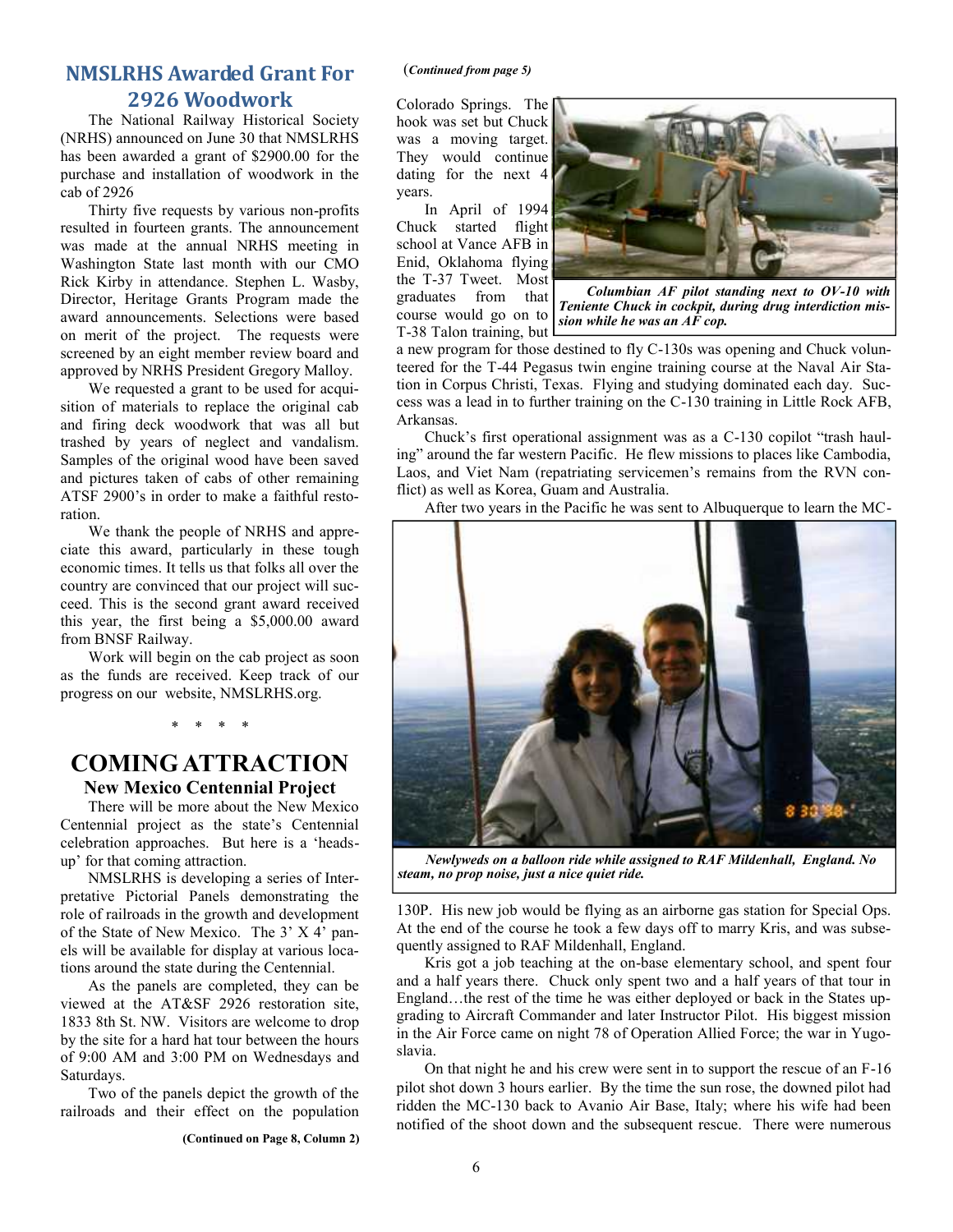deployments and exercises, and a humanitarian aid trip to South Africa to help flood victims in January and February of 2000. As of last count, his flying career has taken him to 6 continents and over 65 countries.

By Sep 2002, the family was back in the States, assigned to Hurlburt Field in Florida, home of Air Force Special Operations Command and 1942 training base of Doolittle's Raiders. Daughter Grace was born there in June 2003. Chuck spent a lot of 2003-2005 doing 60 days on and 60 days off flying in support of Operation "Iraqi Freedom". Chuck was part of an insertion of US Special Forces into western Iraq two days prior to the official start of the war. By August 2005, with the Katrina flood waters rising toward their home, daughter Emily was born. She and mom hunkered down at the hospital while Chuck and Grace stayed with friends on higher ground. Maybe it was that storm which prompted the Mangold's to leave the Florida coastline and move to the desert of the Southwest United States.

In April of 2006 Chuck was assigned to the  $58<sup>th</sup>$  Special Operations Wing in Albuquerque. His job for the next 5 years would be to train student aircrew. It would not be long before he found the New Mexico Steam Locomotive and RR Historical Society. Chuck had to go to Iraq in 2008 as a squadron Commander during "the surge". Later, he went to Little Rock again; learning the new C-130J while on-duty, and learning to fly an autogyro while off-duty.

Most recently he has been the Commander for the new C-130J Detachment at the  $58<sup>th</sup>$  SOW. On July  $6<sup>th</sup>$  he gave up command of the Det as he prepares for his August move. And yet, he has found time to turn wrenches on the ATSF 2926 restoration and become a go-to guy for our fundraising efforts. Twice he has secured \$5,000 grants from the BNSF Foundation.

Now he has permanent change of station orders for August, 2011. The family will be going back to Hurlburt Field. For the next few years he will be working as a test pilot; supporting the war fighters with both new airplanes and with the latest and greatest modifications ("mods") to the existing in fleet.

Chuck plans to keep working for the Society as a member of Andy's gang helping raise funds. He even has a complex scheme by which his flying for the Air Force might even see him back in Albuquerque for some work sessions. With a modern e-world upon us, Chuck will continue as one of our stalwart volunteers as he writes grant packages from the beach! We'll all be glad to see him from time to time at 2926, and we'll all stop and look up when a C- 130 flies overhead. You never know….it might be Chuck.



*Most of the bunch down at the 2926 restoration site are betting that when Air Force retirement rolls around, Chuck and Kris will be back to Albuquerque full time with their well trained third generation railroad crew members.*

## BURKE IS BACK **James Burke Visits An Old Friend**

The statement 'Burke Is Back' calls for a bit of clarification. Actually his trip here in June was his first visit. However, he and old friend 2926 were back together once again.

Burke is also back in this newsletter. We first wrote about his experiences, his book, and his incredible handwriting over a year ago. This time, we observed his reunion with the famous locomotive that he knew as a young hobo, and as a fireman working for AT&SF.



*Back Together Again: James Burke stands next to the massive locomotive with its 80 inch drive wheels as a backdrop. He knew AT&SF 2926 well when she was plying the high rails.*

Burke brought wife Kathryn with him. He also brought several copies of his book, entitled "The Iron Horse & I". It is a two volume set with a photo history of his involvement with steam locomotives. All narrative is done in Burke's amazing handwriting. They are available for sale at the restoration site, with proceeds going to the restoration of 2926.



*AT&SF 2920 pictured in a 2-page spread of Burke's book*

### **A few excerpts from 'The Iron Horse & I":**

*"I had heard about the big new "Twenty Nine Hundreds", with tenders bigger than boxcars and drivers over their heads as a twelve year old kid around the Climax KS, depot"*

*"On October 26 1947, at 5:00 AM at the Harper KS depot, I was being a juvenile delinquent as was my habit in those far away days when the #2926 roared thru with the Grand Canyon. Such passages thru small town America may be our greatest loss."*

*"On June 11, 1950 my hobo buddy Richard and I were in Canadian, Texas, fresh out of work and looking for a ride—preferably west. Lo and behold! The 2926 rolled in with westbound refers. As she started to depart we snagged a ladder—had a seat on top."*